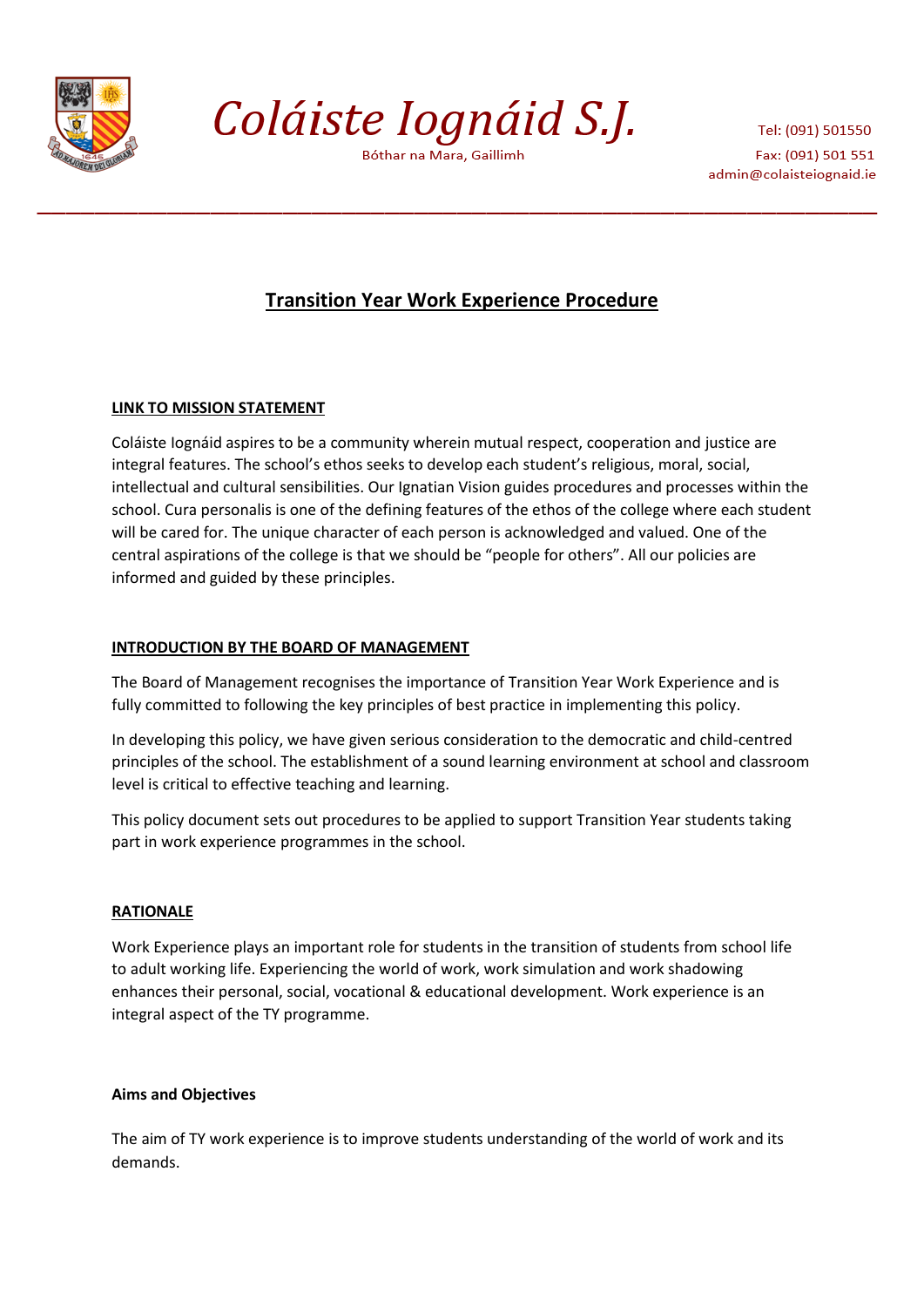- To improve educational standards through using contexts that improve motivation and attainment for all students
- To improve the quality of provision and guidance
- To increase access and choice for all students
- To ensure students follow courses and programmes which are appropriate to their longer term aspirations and needs
- To improve the transition of SEN students from school to adult working life

### **Benefits of Work Experience**

Work placements are most effective if teachers, students, parents and employers see it as an essential and integral part of a pupil's personal development and an opportunity to develop employability skills. Appropriate experiences of the world of work will benefit students, schools and employers.

### **Procedure**

- Students and parents are informed of the dates for placement via the school calendar and by the Transition Year Coordinator.(when and by whom?).
- Agreement forms and insurance letters are distributed.
- Students must research placements.
- Students approach potential employers and seek placements.
- Agreement forms are returned to the coordinator at TY induction.
- Garda vetting forms for participating students are completed where required.
- Students or parents/guardians will communicate details of placements to the Transition Year co-ordinator via email to transitionyear@colaisteiognaid.ie.
- In TY induction students learn about the behaviour that is expected at work experience.
- Placement takes place every Friday for the duration of the Public Health crisis.
- Student take their TY diary to work experience and the employer signs.
- Students show their diary to class tutor in the weekly careers class.
- On completion of the placement the employer completes an evaluation form which is returned by the student or parent/guardian to the coordinator.
- Coordinator spot checks on work experience by phoning employers randomly throughout the year. Records of these phone calls are entered into the chronicle of the relevant student on Compass.
- At the end of the work experience, the evaluation forms must be filled and given to the TY coordinator.

# **Garda Vetting**

All students wishing to work with children or vulnerable adults need to be garda vetted. Garda vetting can only take place once a student is 16. Therefore, students are unable to do work experience with these groups until they have turned 16. The vetting takes a number of weeks to arrange. Forms are available from the programme coordinator in the school.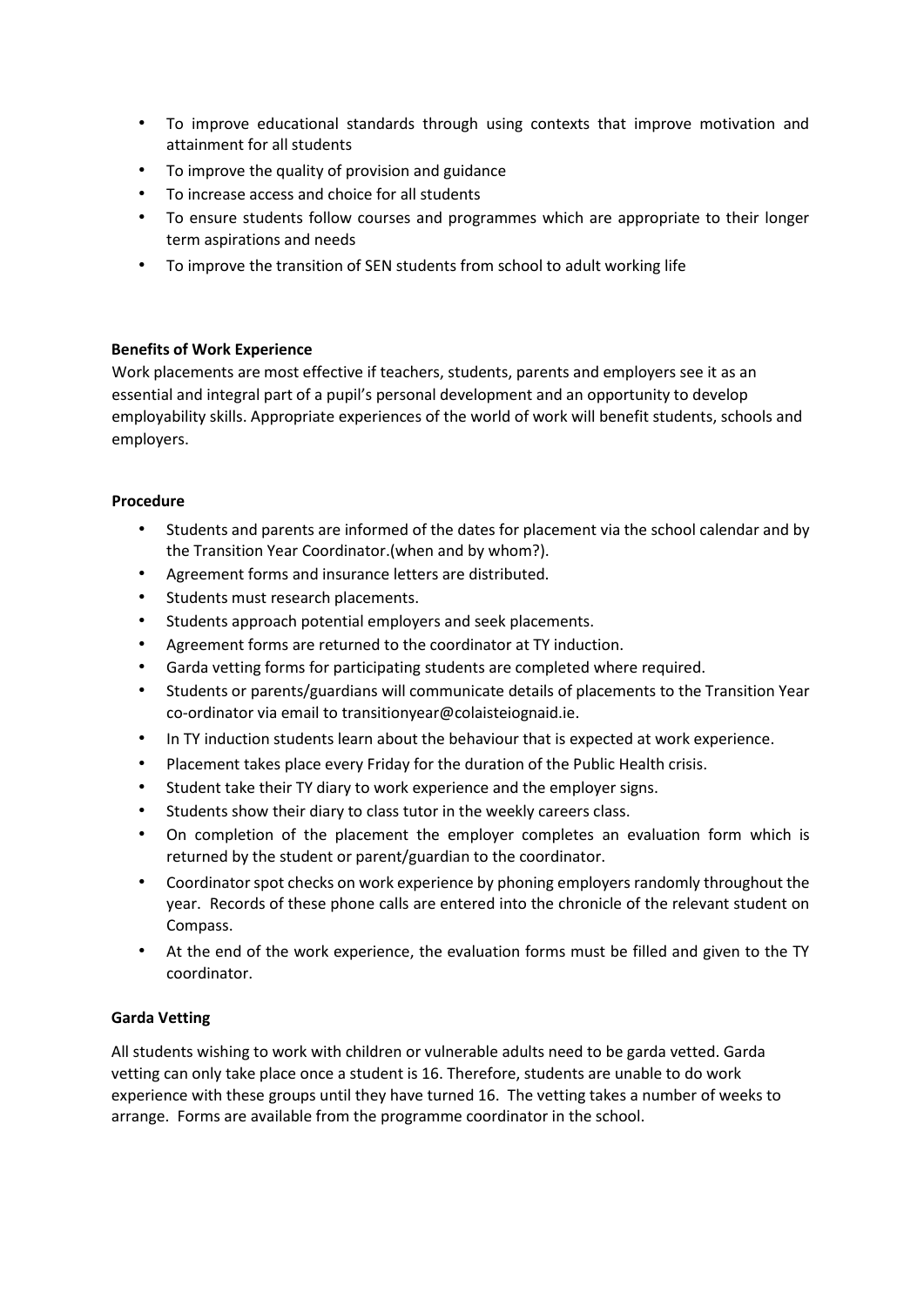#### **POLICY PUBLICATION**

This policy was adopted by the Board of Management on 24/01/2022.

#### **REVIEW**

This policy has been made available to school personnel. The policy is published on the school website and is available to parents and pupils on hardcopy upon request. A copy of this policy will be made available to the Department and the patron if requested.

#### **RATIFICATION**

This policy and its implementation will be reviewed by the Board of Management once in every school year. Written notification that the review has been completed will be made available to school personnel, published on the school website and will otherwise be readily accessible to parents and pupils on request. A record of the review and its outcome will be made available, if requested, to the patron and the Department.

Signed:

 $D.05$ ull

Principal

Signed:

Chairperson of Board of Management

Date: \_\_\_\_\_\_\_\_\_\_\_\_\_\_\_\_\_\_\_\_ 24 January 2022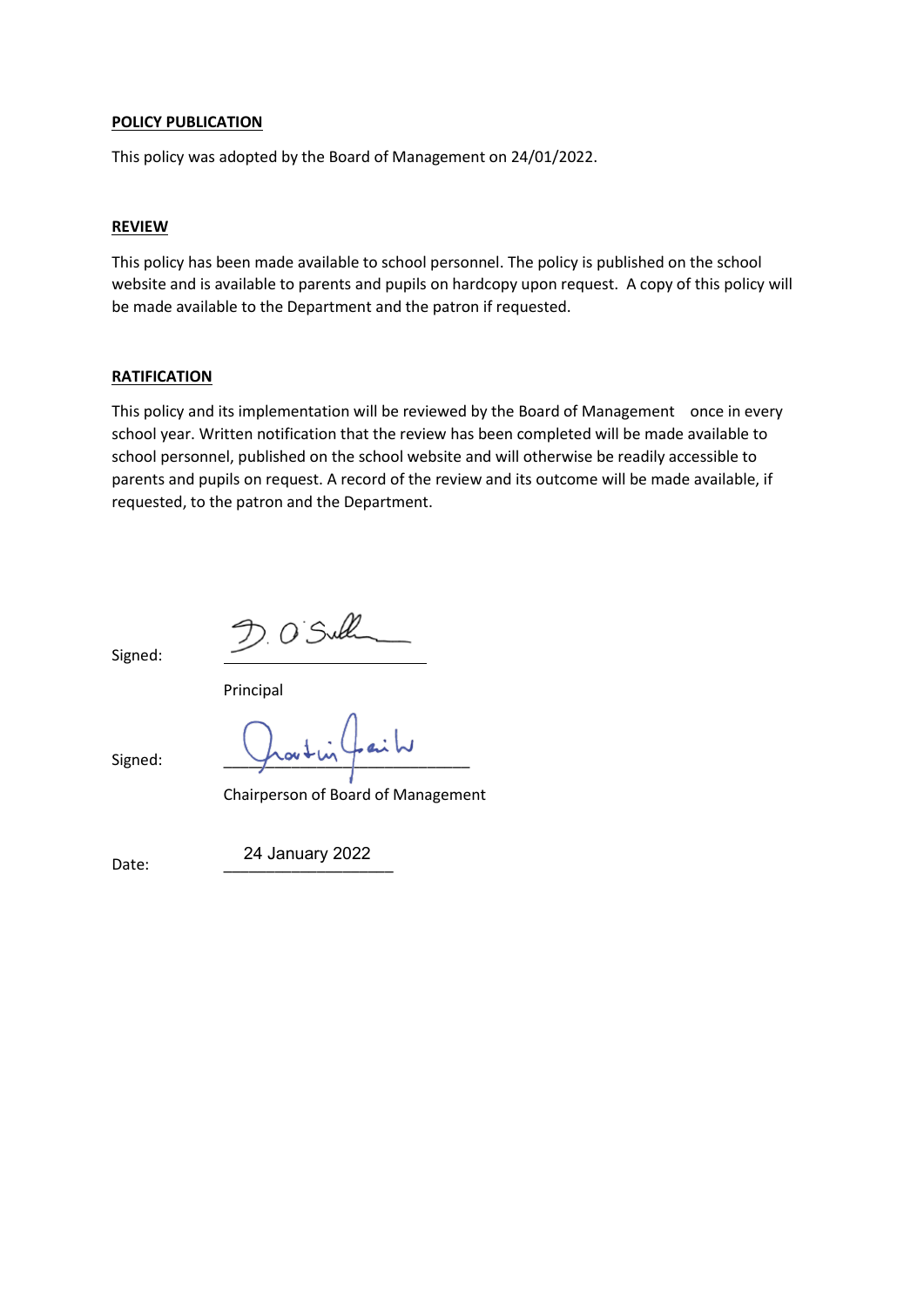#### **Appendix 1: Code of Conduct**

### **TRANSITION YEAR WORK EXPERIENCE CODE OF CONDUCT**

I agree that:

I will attend the workplace on the assigned days and at the times agreed with my employer, subject to a maximum of seven hours per day excluding breaks and lunch time.

I will perform my placement duties to the best of my ability and comply with all reasonable directions of the employer and its employees.

If during the placement I have access to information which is private and confidential, I will not convey to any person outside the organisation any knowledge or information which I have gained as a result of the placement.

I will notify my employer and school (via the Compass App) of any absences e.g. sickness, school activities, etc.

If I am in contact with any member of the public as part of the placement, I will treat them with the highest respect and politeness as I am aware that I am representing the organisation and school at all times during the placement.

I will comply with all Health and Safety regulations.

I recognise that my involvement in work experience is a privilege and as such I have responsibilities to my employer and my school.

Mobile phones must be switched off during my working day and I will not avail of internet access for personal use.

| <b>Signature of Student</b>         | <b>Date</b> |  |
|-------------------------------------|-------------|--|
| <b>Signature of Employer</b>        | <b>Date</b> |  |
| <b>Signature of Parent/Guardian</b> | <b>Date</b> |  |